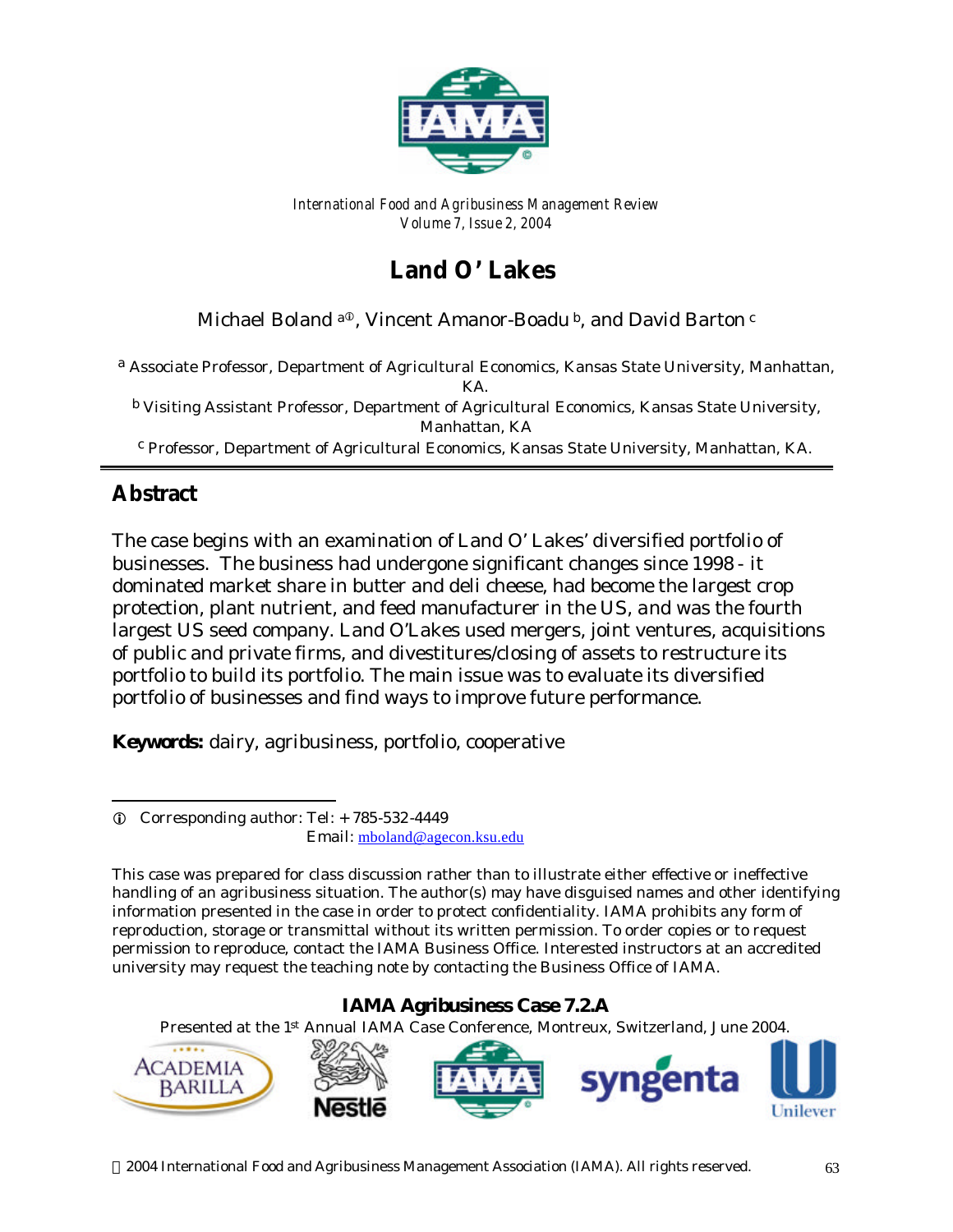## **Land O' Lakes, Inc.**

Land O' Lakes had undergone many changes in the past five years as its portfolio of businesses had changed considerably as the cooperative grew from its Midwestern roots to having plants in California and Pennsylvania. Unexpected challenges in recent years had included price declines in the dairy, feed, layers, and swine industries, and increased competitive pressures in the farm input supply industry.

The main issue facing Land O' Lakes was the need to evaluate its diversified portfolio of businesses and find ways to improve future corporate performance. It had become highly leveraged in recent years due to mergers and acquisitions, which had helped Land O' Lakes achieve size and scale in many of its businesses.

As a cooperative, Land O' Lakes was owned by the patrons who used its products and services. These patrons included dairy producers who supplied fluid milk to Land O' Lakes and farmers who use its products such as animal feed and services such as crop nutrient application. More than 11,000 producers and 1,300 local cooperatives owned Land O' Lakes.

Land O' Lakes was governed by 24 directors — the dairy members nominated 12 directors from among the dairy members, and the agricultural services members nominated 12 directors from among the agricultural members. The nomination of directors was conducted within each group by region. The number of directors nominated from each region was based on the total amount of business conducted with the cooperative by that region's members. Directors were elected to four-year terms at the annual meeting by voting members who each had one vote. Membership was divided into eight regions and five agricultural supply regions.

#### **Land O' Lakes' Business Organization**

Land O' Lakes was a national food and agricultural cooperative founded in 1921 through the federation of 320 Minnesota cooperative creameries. In its 81 years, the company had grown into one of the largest agri-food companies in the United States with more than \$5.8 billion (not including joint ventures) in net sales revenue in 2002. Land O' Lakes was headquartered in Arden Hills, Minnesota, and operated 200 processing, manufacturing, warehousing and distribution facilities throughout the country and employed about 8,000 people.

Land O' Lakes' business was divided into two main segments: Dairy Foods and Agricultural Services. The Dairy Foods group was divided into two broad segments, value added (focusing on retail, deli, specialty products and food service products) and industrial (focusing on procurement and manufacturing activities, along with the sale of bulk cheeses, dried cheese, and whey products (used for processed foods,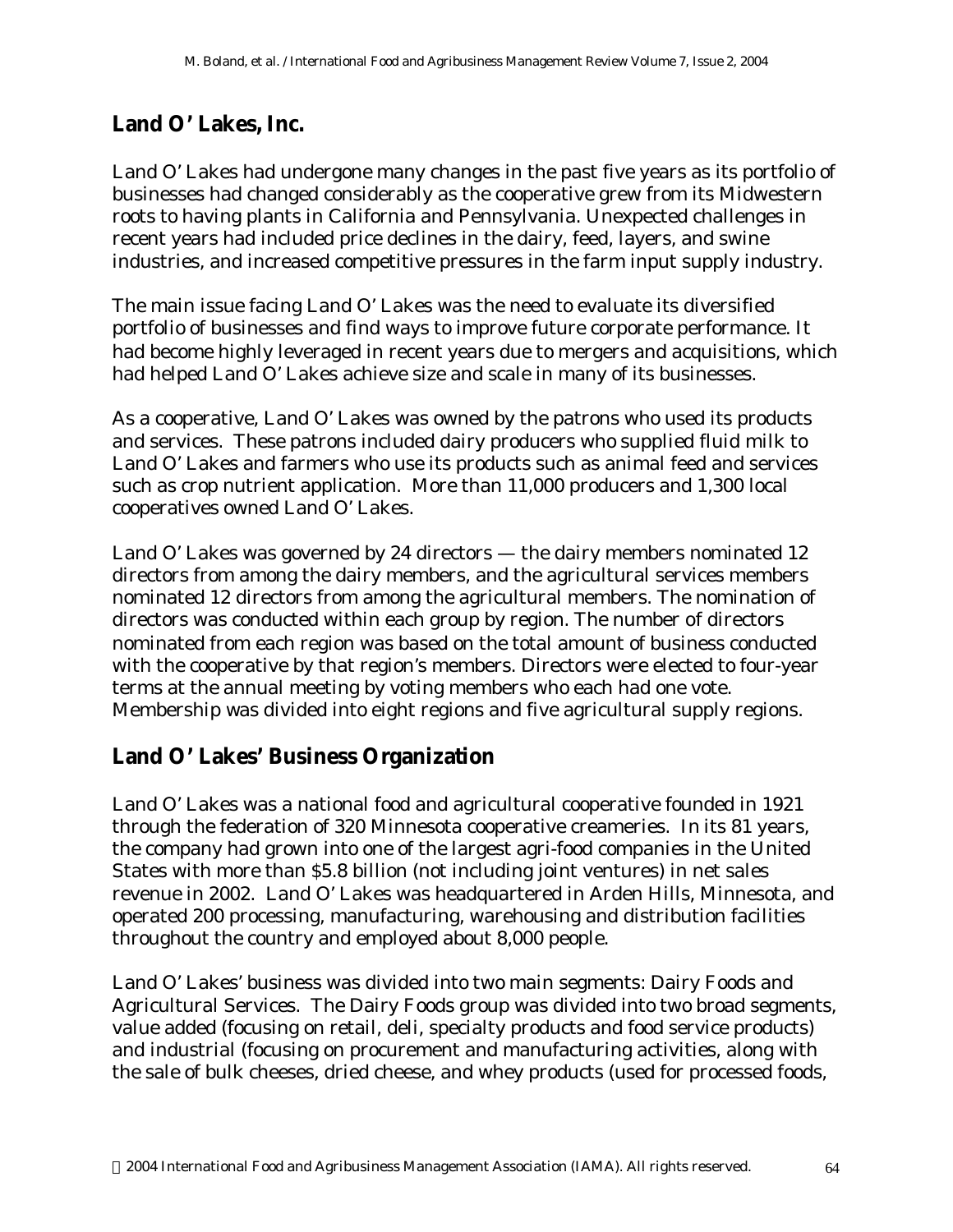sports drinks, and nutritional supplements) to industrial and high volume customers (i.e., mozzarella sales to large pizza chains and manufacturers).

Dairy Value Added and Dairy Industrial Products accounted for 44% and 56% of dairy product sales, respectively, in 2001. These were broken down into Retail Customers (35%), Fluid Milk (27%), Commodity (19%), Ingredients (10%), and Foodservice (9%). Land O' Lakes had 12 plants manufacturing butter, spreads, non-fat dry milk (NFDM), cheese, and whey plants.

Butter, deli cheese and foodservice offerings remained Land O' Lakes' principal retail products. Deli cheese was sold through the Land O' Lakes, Alpine Lace, and New Yorker brands. Partnering opportunities included providing the butter for certain flavors of General Mills Pop Secret™ popcorn, and the butter flavor for Frito-Lay Rold-Gold™ pretzels. Land O' Lakes and Dean Foods also were partners in a strategic alliance that combined the strength of Dean Foods' position in the dairy case with the strength of the LAND O LAKES brand, which had a 96% brand awareness. The agricultural services business encompassed five principal business units: LOL Farmland Feed LLC, Layers, Swine, Seed and a 50% ownership in Agriliance, LLC.

Land O' Lakes had an International Division that conducted education and training in dairy processing, agribusiness management, and other operations. Employees and producers could volunteer for these programs that were operating in more than a dozen countries in 2003. Land O' Lakes sold products overseas in more than 50 countries and had licensing agreements in other countries. Internal sales were very small but providing opportunities for its members and employees to work in a developing country for a few weeks was unique.

#### **Business Environment Facing Land O' Lakes' U.S. Dairy Operations**

Consumer preferences had shifted over time due to increasing awareness about the relationship between diet and health. The implications of this shift for dairy products depended on consumer perceptions about their impacts on health. Dairy products were typically grouped into several broad groups: beverages (milk and milk-based beverages), hard and frozen products (ice cream and frozen yogurt), butter and cheese, and soft products (yogurt and fluid cream). Hard and frozen and soft products tended to be demand driven while butter and cheese tended to be supply driven because they were made from the residual butterfat from fluid milk.

The U.S. dairy processing industry had undergone significant structural changes over the last two decades. The shifts had occurred in both the number of plants and the location distribution of plants. The total number of plants processing cheese decreased by almost 49% from 737 in 1980 to 376 in 1999 (Blayney). A similar trend was seen for plants processing butter, which fell by 68% over the same time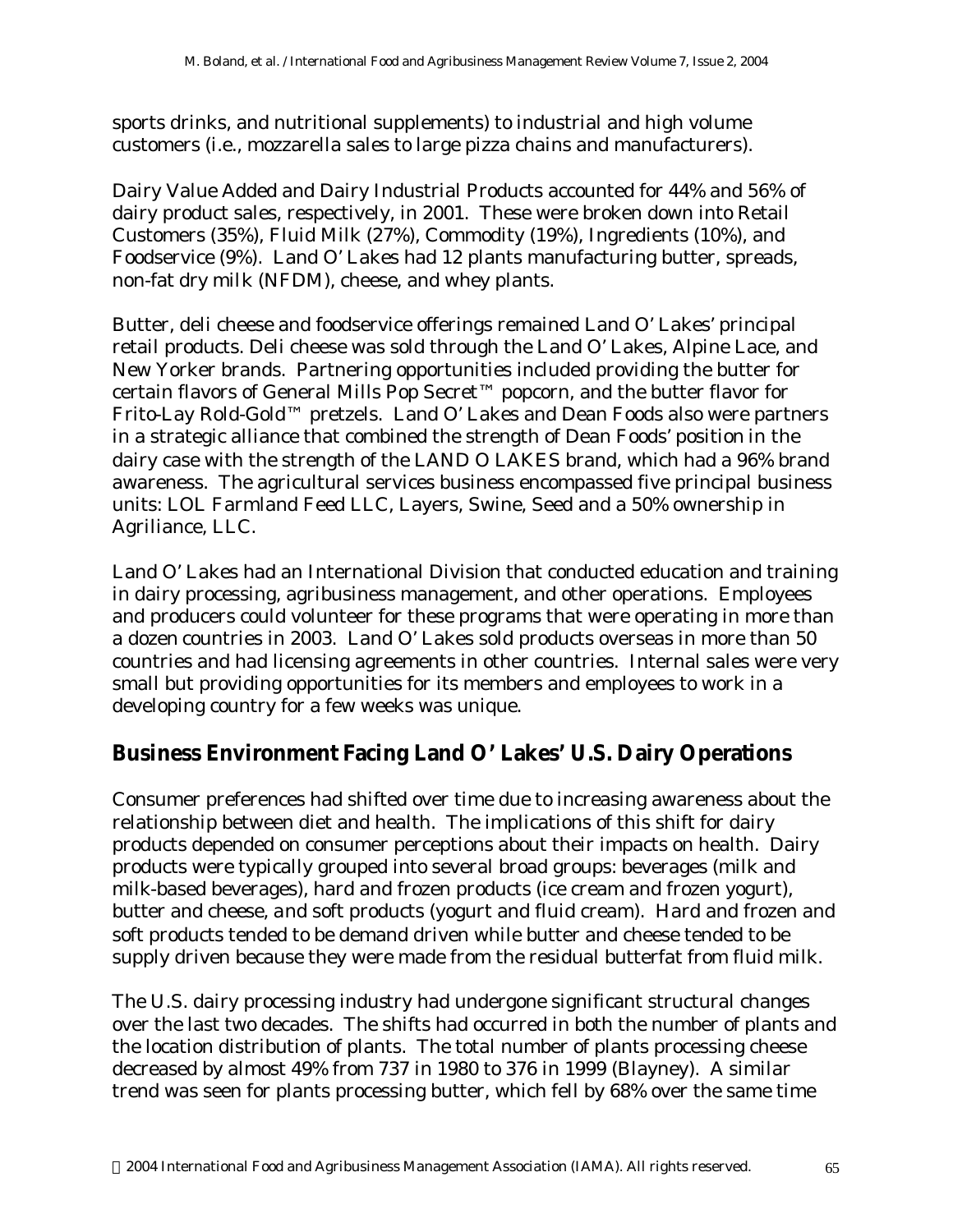period, and NFDM fell by 58%. There was only a 16% reduction in the number of plants making processed cheese, decreasing from 62 to 52 plants between 1980 and 1999.

### **Milk Processing Industry**

The location of plants also changed while the number of plants was declining. For example, California's share of butter and cheese plants increased by 55% and 183%, respectively, over the 1980 to 1999 time period, while Wisconsin's share decreased by 2% and 26%, respectively. There were slight increases in plant numbers in New York and Pennsylvania over this period.

The reduction in plant numbers was a result of consolidation of processing capacity and, in the case of cheese, an expansion in production capacity. Total cheese production increased by about 107%, from 4 billion pounds to about 8.3 billion pounds between 1980 and 2000 (Southard). Butter production, however, increased by only 10% within the same period. This reflected the differences in increased demand for cheese and the decreased supply of butterfat available for butter.

The annual volatility in wholesale prices for butter and cheese had increased over the years but wholesale prices for butter had declined 19% while cheese prices had increased 14% between 1986 and 2001 (Jesse, Barham, and Jones). The price volatility had increased due to market-driven forces and changes in agricultural policy beginning in 1995. The 1996 Farm Bill Act consolidated and reformed federal milk marketing orders. The act established 11 federal milk marketing orders (reduced from 33 in 1996), introduced new methods for determining class prices, and made language of the orders more uniform. It also reduced the price supports on milk.

Although milk was produced in all 50 states in the United States, the distribution of production was concentrated in five states including California, Wisconsin, New York, Pennsylvania and Minnesota, which accounted for about 53% of total U.S. milk production in 2002. In absolute terms, California was the leader in growth. Total milk production increased by 30% from 128.4 billion pounds in 1980 to 167.6 billion pounds in 2000. The average production per milking cow in the United States also increased by 53% between 1980 and 2000, from 11,891 pounds to 18,201 pounds. These productivity improvements had resulted from better genetics and herd management skills.

Wisconsin and Minnesota had many advantages in dairy production. There was a large infrastructure of many cheese plants, university research and outreach programs, ideal locations for grain and forage production, state government programs, and historically strong support for dairy production. These states, however, also had disadvantages including small average herd size, lower milk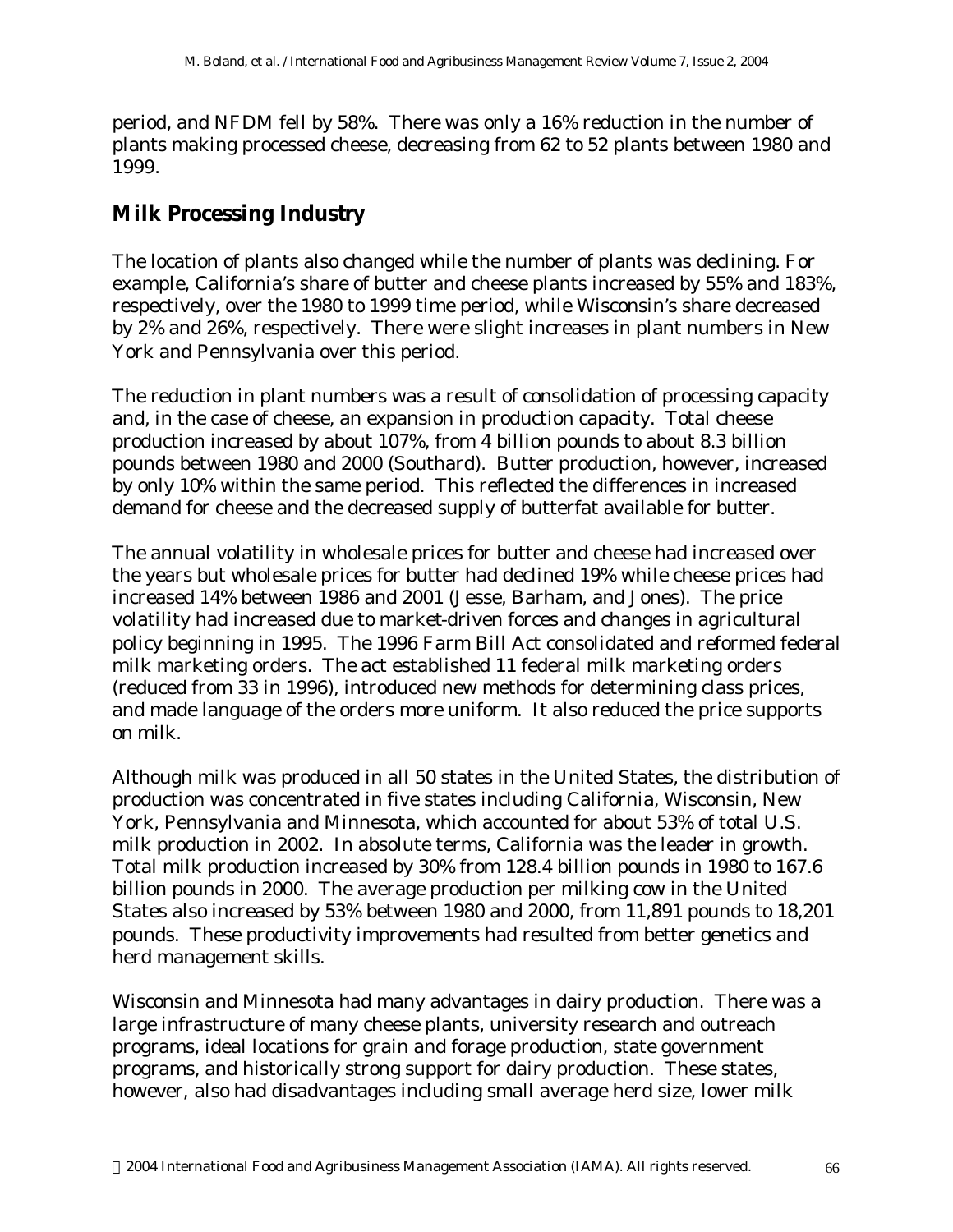production per cow, declining supply of labor, lack of consistent quality forage (i.e., lack of consistent protein for use in total mixed rations), and lack of equity capital to expand production to take advantage of economies of size (Dobson and Christ).

Greater competition between processors for milk in Wisconsin due to excess cheese plant capacity in recent years, and declining milk production coupled with marketing orders and other factors, meant that Wisconsin producers received premiums for their milk relative to dairy producers in California and other states. Cheese processors such as Land O' Lakes needed to reduce their costs or face capacity rationalization.

Given the consumption trend and plant consolidation trends at the processing level, it was obvious that similar consolidation trends had occurred at the milk production level of the U.S. dairy supply chain. However, this high attrition level had been compensated by increases in both size of operations and cow productivity. The share of these larger herds in the industry had increased rapidly. For example, 200 or more head operations accounted for 31.8% of milking cows in 1993 and 79.3% of operations by 2000. That is, 10.2% of operations accounted for 79.3% of milking cows in 2000. Size was not the only issue. Productivity as measured by pounds of milk per cow per annum was also greater on these large dairies. For example, in 1996 the average pounds of milk per cow in California, New York, and Wisconsin were 19,161; 16,396; and 15,442. In 2001, these were 17,527; 17,182; and 20,913.

#### **Industrial Organization in the Dairy Industry**

Two types of firms operated in the U.S. dairy industry: proprietary or investororiented companies and cooperatives or patron-oriented companies. There were fewer proprietary companies and cooperatives today than in the past and the size of these firms, on average, had increased. Proprietary companies have moved toward the fluid milk, cheese, and frozen products, while cooperatives have taken on major roles in processing butter and cheese products. Cooperatives also were mainly responsible for the assembly and marketing of raw bulk milk to other processors. Cooperatives were the first handlers of about 87% of the raw milk in 2000.

There were two types of dairy cooperatives: bargaining-only and manufacturing/processing. The bargaining-only cooperatives negotiated prices and terms of trade for their members' milk and did not handle, own or process the milk. They required less capital to operate and handled relatively smaller volumes of milk. Manufacturing/processing cooperatives arranged prices and marketed some of their members' milk through their own processing and manufacturing facilities. These firms assembled milk, processed products and bargained for prices too. Due to larger marketing expenses and higher capital requirements, members might see lower prices than those in the bargaining-only cooperative. However, members also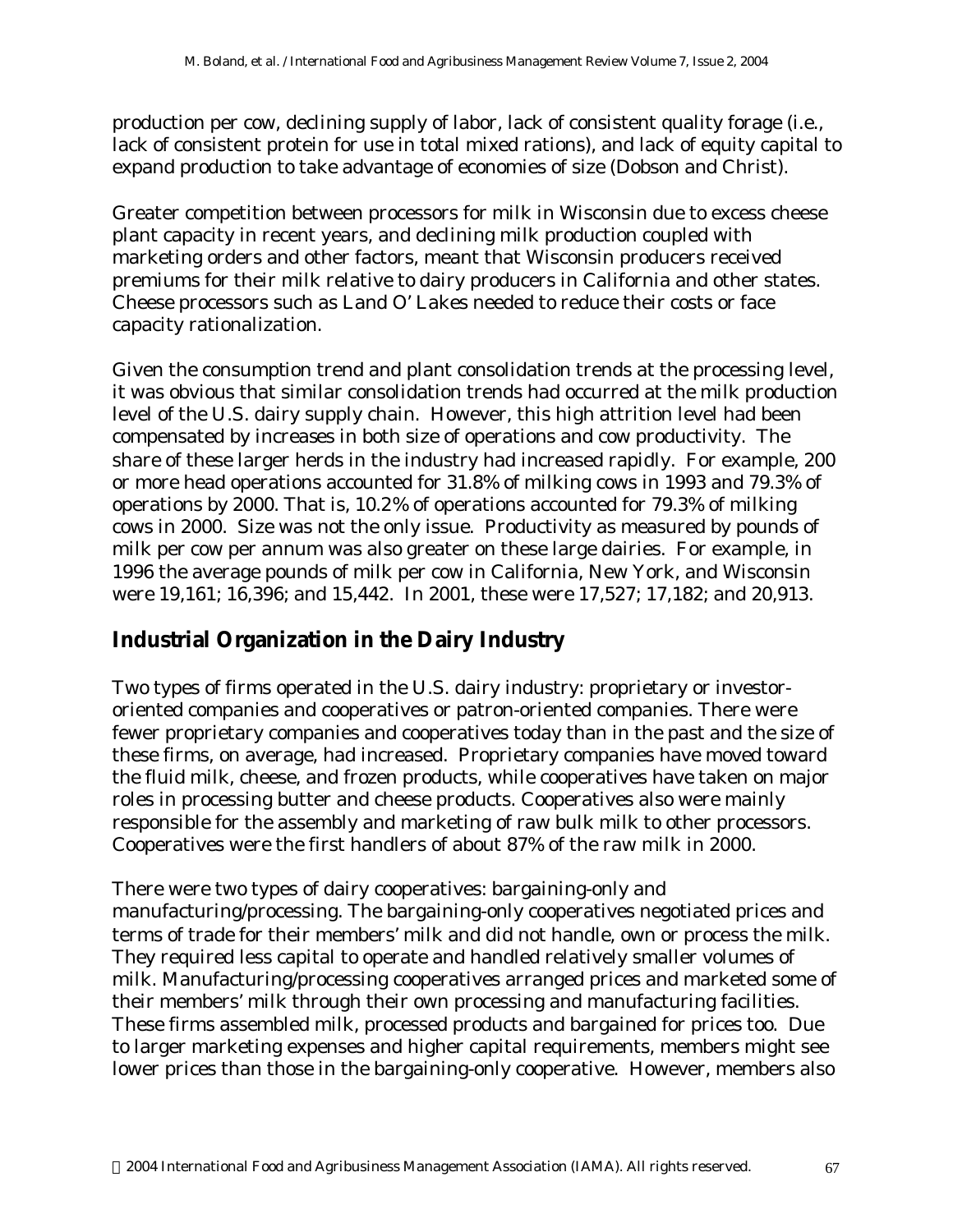might see higher patronage refunds than those received by bargaining-only cooperatives.

#### **Land O' Lakes' Major Competitors in the Dairy Industry**

Competition had greatly changed in recent years as several firms had become large firms that competed in various markets in the United States. Historically, the dairy processing industry was fragmented due to issues related to local supply of milk. One reason often cited for the consolidation was the response to similar consolidation at retail supermarkets that might prefer to deal with the same supplier. There were at least six national dairy processors including Suiza Foods, Dean Foods, Land O' Lakes, Dairy Farmers of America (DFA), Kraft, and Leprino Foods.

Land O' Lakes operated in many different segments and faced a variety of competitors in those segments. For example, in retail non-butter spreads, Land O' Lakes competed against large food processors such as Unilever and Con Agra. In the retail cheese segment, Kraft was a direct competitor. Furthermore, store brands or private label brands were also competitors in every retail dairy foods segment. Food service competitors included Kraft and Schreiber Foods. Foremost Farms, DFA, Leprino, and the Canadian-based Saputo were competitors in industrial cheese.

#### **Business Environment facing Land O' Lakes' U.S. Agricultural Services Operations**

Land O' Lakes had businesses in feed, swine production, layers, seed, and agronomy.

#### **Feed Manufacturing**

Feed historically was the largest purchased item for U.S. farmers. The U.S. Department of Agriculture's Economic Research Service estimates showed that it accounted for 48.1% of total expenditures on farm inputs in 2001, excluding livestock (Baker, Allen, and Chambers). The purchase of Purina Mills in 2001 elevated Land O' Lakes to first position in the U.S. feed manufacturing industry that produced 55.74 million pounds of feed in 2001. It also provided significant market share in lifestyle (i.e., horses) feed products where margins were significantly higher than in commercial animal production.

LOL Farmland Feed LLC was formed in 2000 as a joint venture between Land O' Lakes and Farmland Industries. Land O' Lakes brought its former farm feed and supply businesses and joint ventures to the LOL Farmland Feed initiative, and owned 69% of the new company upon formation and had 100 feed mills across the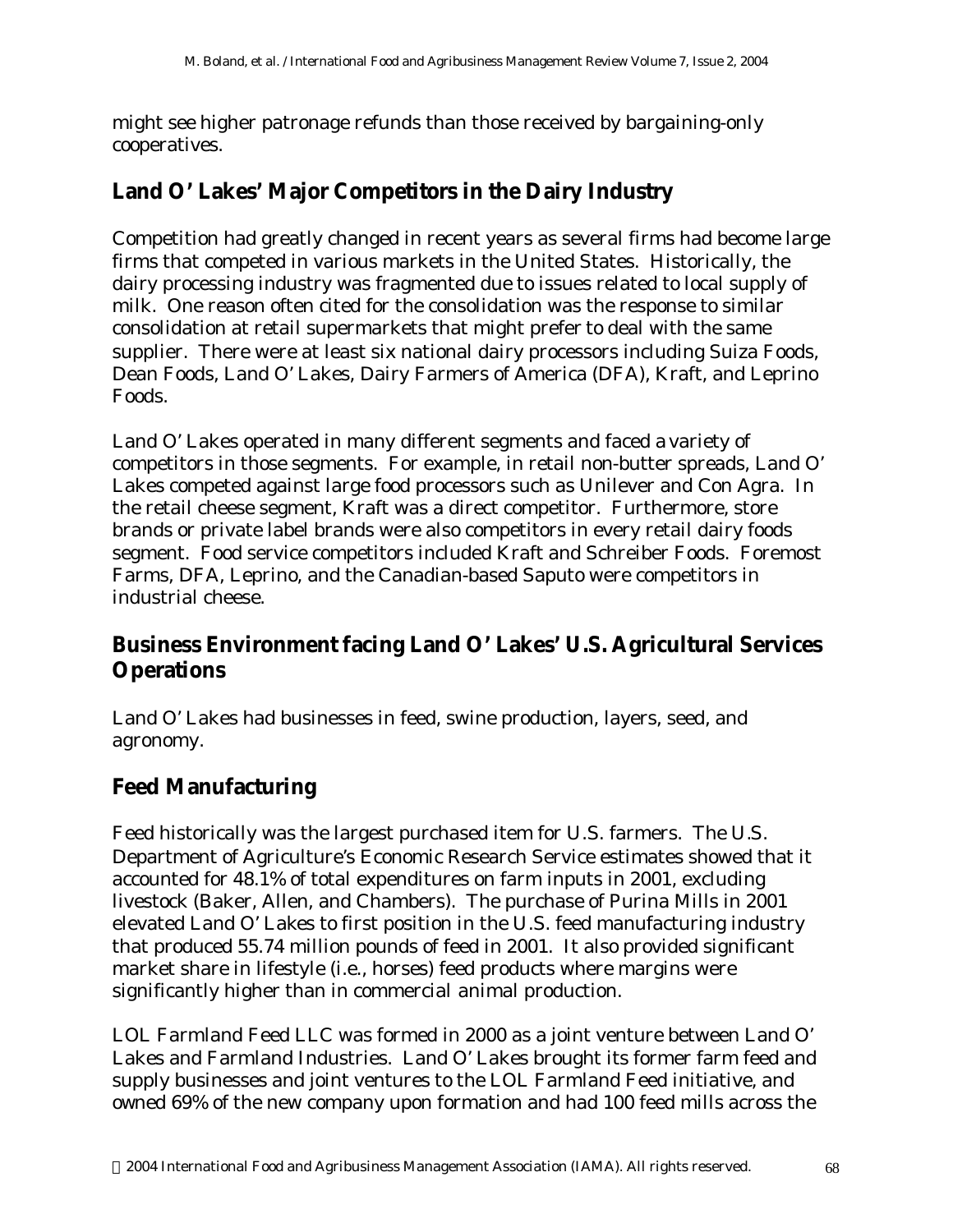United States. Purina Mills was merged into LOL Farmland Feed, increasing its expected annual sales to \$2.5 billion with a capacity of 16 million tons. Land O' Lakes now owned 100% of the feed venture with two popular brands, Land O' Lakes and Purina.

LOL Farmland Feed produced complete feeds that were a balanced mixture of grains, proteins, nutrients and vitamins sold as ground meal, in pellets or in extruded pieces. The lifestyle animal feed was sold as a complete feed through the trademarked Purina, Chow and the "Checkerboard" Nine Square Logo. Supplements also were used by commercial livestock producers, typically mixed together with homegrown grain for livestock rations. Premixes were concentrated additives for use in combination with bulk grain and a protein source, such as soybean meal, and were sold to commercial animal producers and to other feed mill operators for mixing with bulk grains and proteins. Milk replacers were sold to commercial livestock producers to meet the nutritional needs of young animals. Finally, ingredient merchandising was performed that had led to significant cost savings for its feed mills and cooperatives.

Barriers to entry in U.S. feed manufacturing were low and the industry was very fragmented. Lifestyle animal products were typically purchased on trademarked names and Land O' Lakes employed production specialists that helped make recommendations about feed selection and nutrition. These specialists were important sources of information and served as a link between the producer, the local cooperative, and Land O' Lakes.

#### **Swine Production**

Land O' Lakes had a relatively small swine business unit that owned approximately 65,000 sows at owned and leased facilities. In comparison, the leader, Smithfield Foods owned about 744,000 sows and there were almost six million sows in the United States. The dramatic volatility in the live hog market in 1998, 1999, and 2000, where selling prices were well below production costs, resulted in large losses.

# **Layers (MoArk LLC)**

In January 2000, Land O' Lakes formed MoArk LLC, a joint venture of which it owned 50%, with Osborne Investments, LLC, to produce and market eggs and egg products. MoArk produced and marketed shell eggs and egg products that were sold at retail and wholesale level for consumer and industrial use throughout the United States. In 2002, MoArk marketed and produced about 740 million dozen eggs annually, which made it a top-three company. The United States produced 7.2 billion dozen eggs in 2002. MoArk recently launched a high quality, all natural shell egg product marketed under the LAND O LAKES brand name in a Northeast market.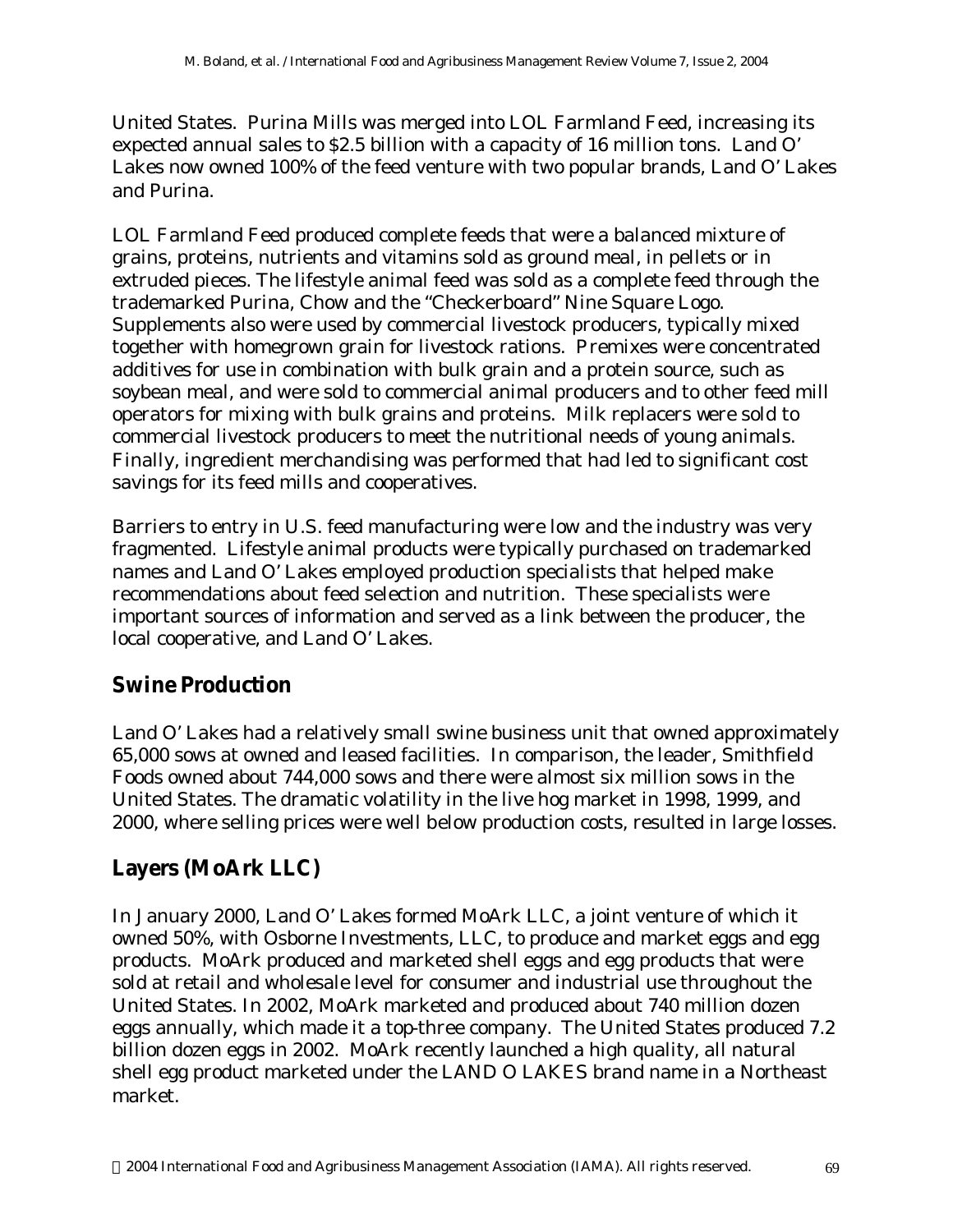### **Seed Division**

The Seed division of Land O' Lakes marketed the proprietary Croplan Genetics brand, along with third party and private label offerings. It was the fourth largest seed company in the United States. With the seed industry, Land O' Lakes' principal competitors were the top companies in the industry: DuPont (Pioneer), Monsanto and Syngenta. DuPont, clearly the leader, had sales of \$2.029 billion in 2002. Monsanto was the second largest company in the industry with almost \$1.6 billion in sales in 2002 followed by Syngenta with \$937 million in 2002 seed sales. Land O' Lakes had \$407 million in seed sales in 2002. Because of the intense concentration in the industry, Land O' Lakes was among the top four seed companies in the United States, ranking first in market share of alfalfa genetics seed. A significant distinguishing factor was that Land O' Lakes and Pioneer were the only two major seed companies that provided agronomic services to producers.

Many of the crops (e.g., corn and soybeans) planted by Land O' Lakes members had been bioengineered for tolerance to certain herbicides and pesticides. Croplan's agreements with Monsanto and Syngenta enabled it to have access to these input traits. Many of Land O' Lakes' members used their crops such as alfalfa and corn as feed inputs into dairy and meat production. Thus, Croplan's research and development focused on developing output traits that would improve a crop's feed value.

# **Agronomy**

Agriliance was primarily a marketing and distribution alliance between Land O' Lakes and United Country Brands (owned by CHS, Inc.), and was the leading crop input marketing organization in the United States. Land O' Lakes held 50% ownership of Agriliance. It provided crop protection including herbicides and pesticides, and crop nutrients such as fertilizers and micronutrients.

Agriliance held nearly 26% of the U.S. market for crop nutrients and 19% of the market for crop protection products. Agriliance had warehouses and distribution facilities located throughout the United States with retail units in the Southeast. The company provided various services including soil testing, adjuvant and herbicide formulation, and application.

Its primary competitors were national crop nutrient distributors, such as Cargill, IMC, PCS, Agrium and Royster Clark, national crop protection product distributors, such as UAP, Helena and Wilbur-Ellis, and regional brokers and distributors. Consolidation was underway as distributors sought to expand capabilities and increase efficiencies. Wholesale agronomy customers tended to purchase products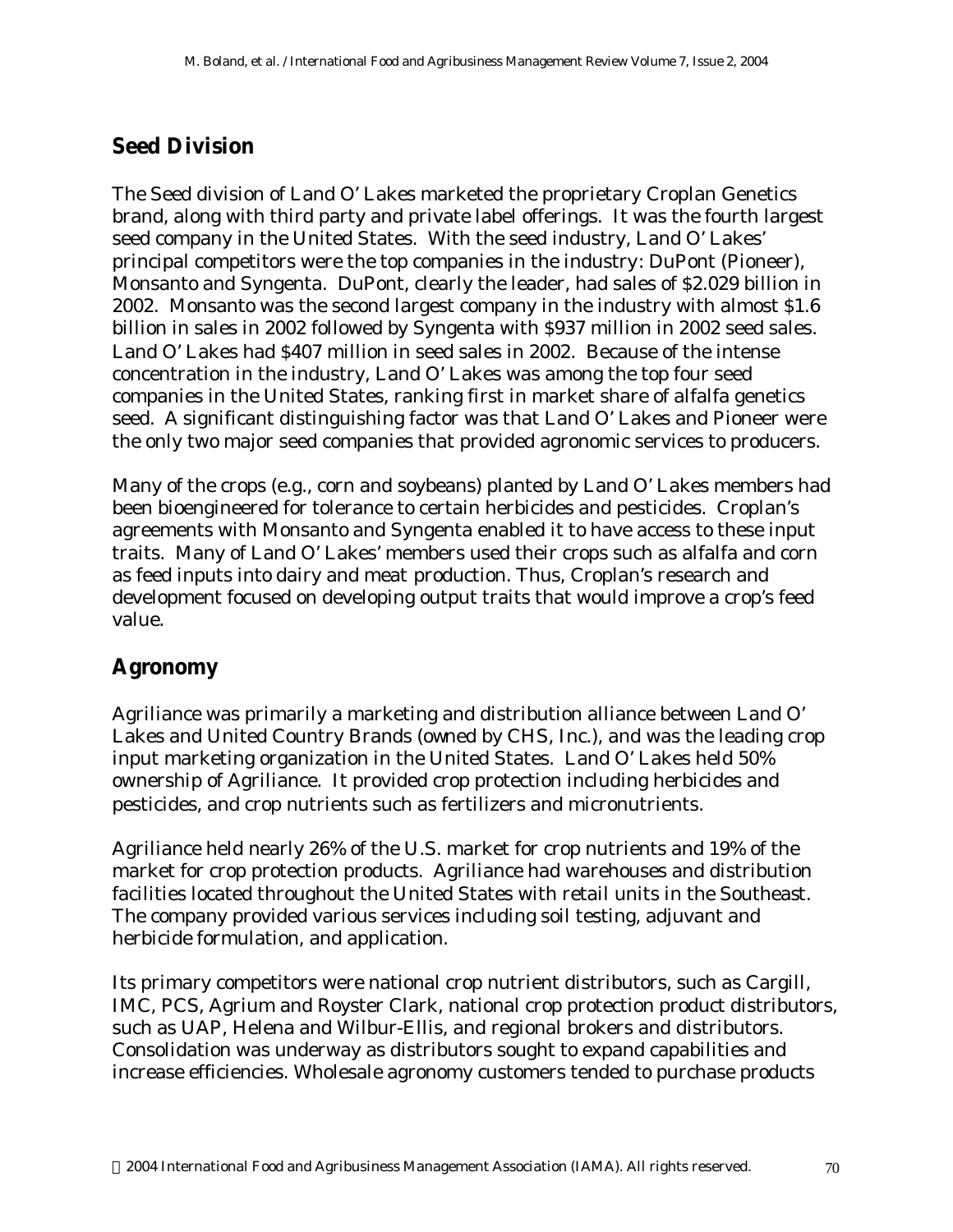based upon a distributor's ability to provide ready access to product at critical times prior to, and during the growing season.

Agriliance had a distribution network that enabled it to efficiently distribute product to customers and access trained agronomists who provided advice to farmers on both agronomy and crop seed products to optimize their crop production. Agriliance's trained agronomists were a critical strength for Land O' Lakes. These individuals worked closely with the local cooperative agronomy operations and were a critical link between Land O' Lakes, the local cooperative, and its members. A goal was to build close relationships with producers that could result in new long term business for Land O' Lakes products. In addition, the agronomist provided technology advice on topics such as precision agriculture in much the way that land grant university county extension agents do for producers.

#### **The Building of Land O' Lakes' Business Portfolio**

Table 1 (dairy business) and Table 2 (agricultural supply and services business) show that mergers, acquisitions, and joint ventures played an important role in the growth of Land O' Lakes. Divestures are shown in Table 3. These strategic moves had a direct impact on the changes in Land O' Lakes' financial performance.

Land O' Lakes had collaborated with Dean Foods on several ventures. For example, they formed Dairy Marketing Alliance in 2000 with Dean Foods taking Land O' Lakes' fluid milk operations and creating value-added fluid and cultured dairy products. Land O' Lakes sold five milk-processing plants to Dean Foods. In exchange, Dean Foods gained the licensing rights to market milk, yogurt, sour cream and cottage cheese under the Land O' Lakes brand. The two firms also formed a joint venture to develop and sell convenience-oriented dairy products,

| Year | Merger, Acquisition, or Joint Venture                             |
|------|-------------------------------------------------------------------|
| 1981 | Lake to Lake Dairy Cooperative – merger (Wisconsin)               |
| 1986 | Lakeside Dairy – acquisition (South Dakota)                       |
| 1997 | Atlantic Dairy Cooperative – merger (Pennsylvania)                |
| 1997 | Alpine Lace – acquisition                                         |
| 1998 | Dairyman's Cooperative Creamery Association – merger (California) |
| 1999 | Swiss Valley Farms - joint venture (Iowa, Illinois)               |
| 2000 | Beatrice cheese plant (California) – acquisition                  |
| 2000 | Madison Dairy produce Company (acquisition), \$59.3 million       |
| 2001 | Kraft Foods cheese plant (Melrose, MN) – acquisition              |
| 2001 | Alto Dairy Cooperative – joint venture                            |

**Table 1:** Mergers, Acquisitions, and Joint Ventures Made by Land O' Lakes in Dairy Manufacturing, 1981 to 2001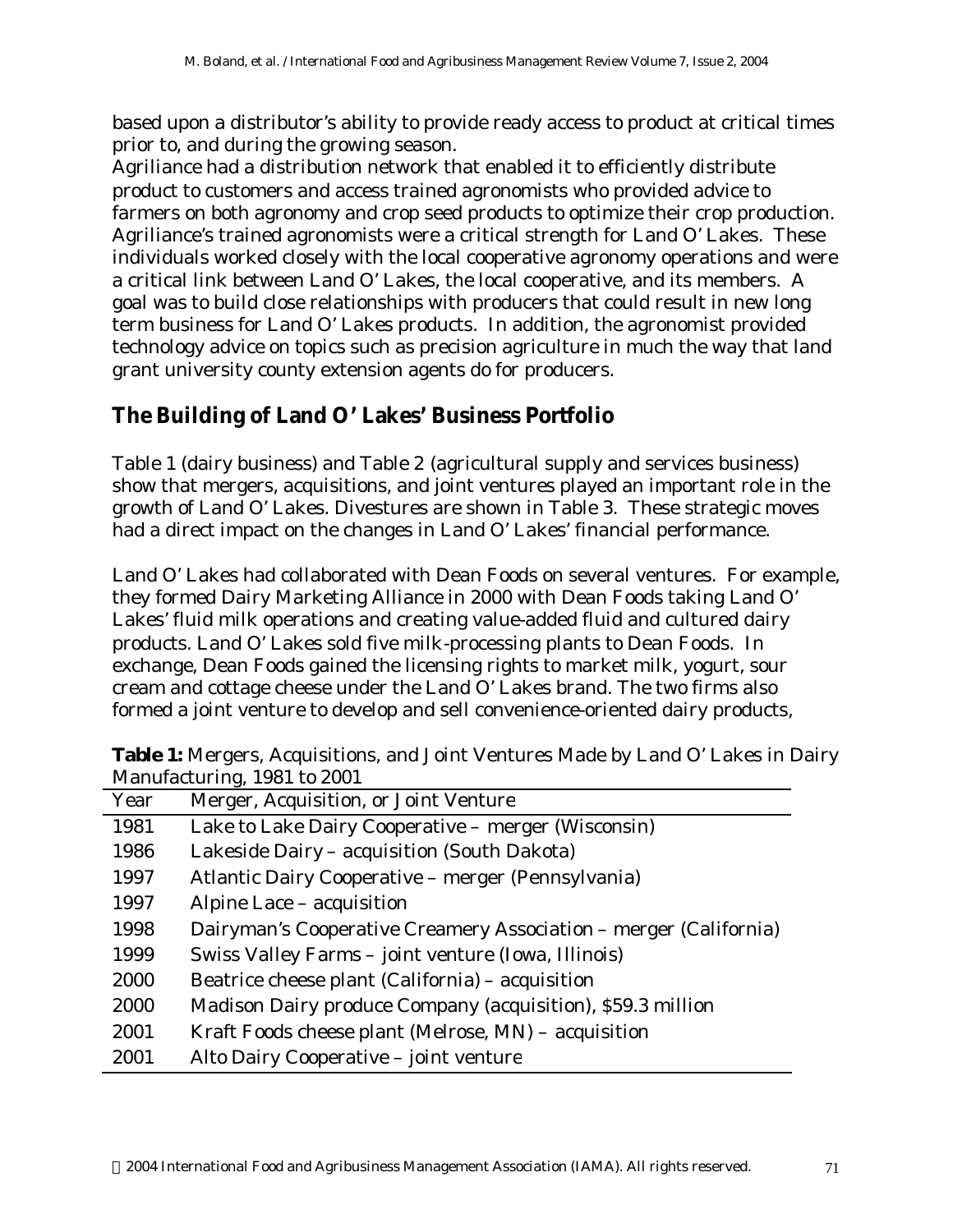| <b>Table 2:</b> Mergers, Acquisitions, and Joint Ventures Made by Land O' Lakes in Farm |
|-----------------------------------------------------------------------------------------|
| Supply (Feed, Seed, and Agronomy Products), 1970 to 2001                                |

| Year | Merger, Acquisition, or Joint Venture                                   |
|------|-------------------------------------------------------------------------|
| 1970 | Farmers Regional Cooperative (Felco) – merger (Iowa, Minnesota)         |
| 1982 | Midland Cooperatives – merger (Wisconsin, Minnesota)                    |
| 1987 | Cenex (now CHS Cooperatives) – agronomy joint venture                   |
| 1998 | Countrymark Co-op – acquisition (Indiana)                               |
| 1998 | GROWMARK - joint venture (Illinois, Wisconsin)                          |
| 1999 | CHS Cooperatives and Farmland Feed-joint venture, \$91.7 million        |
| 1999 | Terra, acquisition of eastern US assets, \$70.7 million                 |
| 2000 | Agro Distribution, joint venture with CHS Cooperatives to acquire       |
|      | additional Terra assets, \$50 million                                   |
| 2000 | Advanta Seeds, and AgriBioTech (seed company acquisitions)              |
| 2001 | Purina Mills – acquisition, \$540.5 million                             |
| 2001 | Agriliance – joint venture (with United Country Brands), \$79.5 million |
| 2001 | Novartis – joint venture (specialty seeds)                              |

**Table 3:** Recent Divestitures of Assets by Land O' Lakes, 2000 to 2002

| Year | Divestiture                                         |
|------|-----------------------------------------------------|
| 2000 | Fluid dairy assets (to Dean Foods), \$112.2 million |
| 2000 | Swine business (North Carolina)                     |
| 2002 | Seed coating business (Idaho)                       |
| 2002 | Seed inoculation business (Brazil)                  |
| 2002 | Dairy operations (Poland)                           |
| 2002 | Feed operations in Mexico                           |
|      |                                                     |

including the Grip n' Go line of single-serve milk bottles. The Cheese and Protein International LLC was formed with Mitsui & Co. of Japan and included a mozzarella and whey plant in Tulare, California.

The Dairy Marketing Alliance was dissolved in July 2002 with the expansion of the relationship between Dean Foods and Land O' Lakes in which Dean Foods used Land O' Lakes' brand name nationally on a range of value-added fluid milk and cultured dairy products, and on all basic fluid dairy products. The new agreement granted perpetual, royalty-bearing national licensing rights of the Land O' Lakes brand directly to Dean Foods, and expanded the qualifying products to include value-added products such as fortified nutritional milks, aseptic products, infant formula and soy beverages.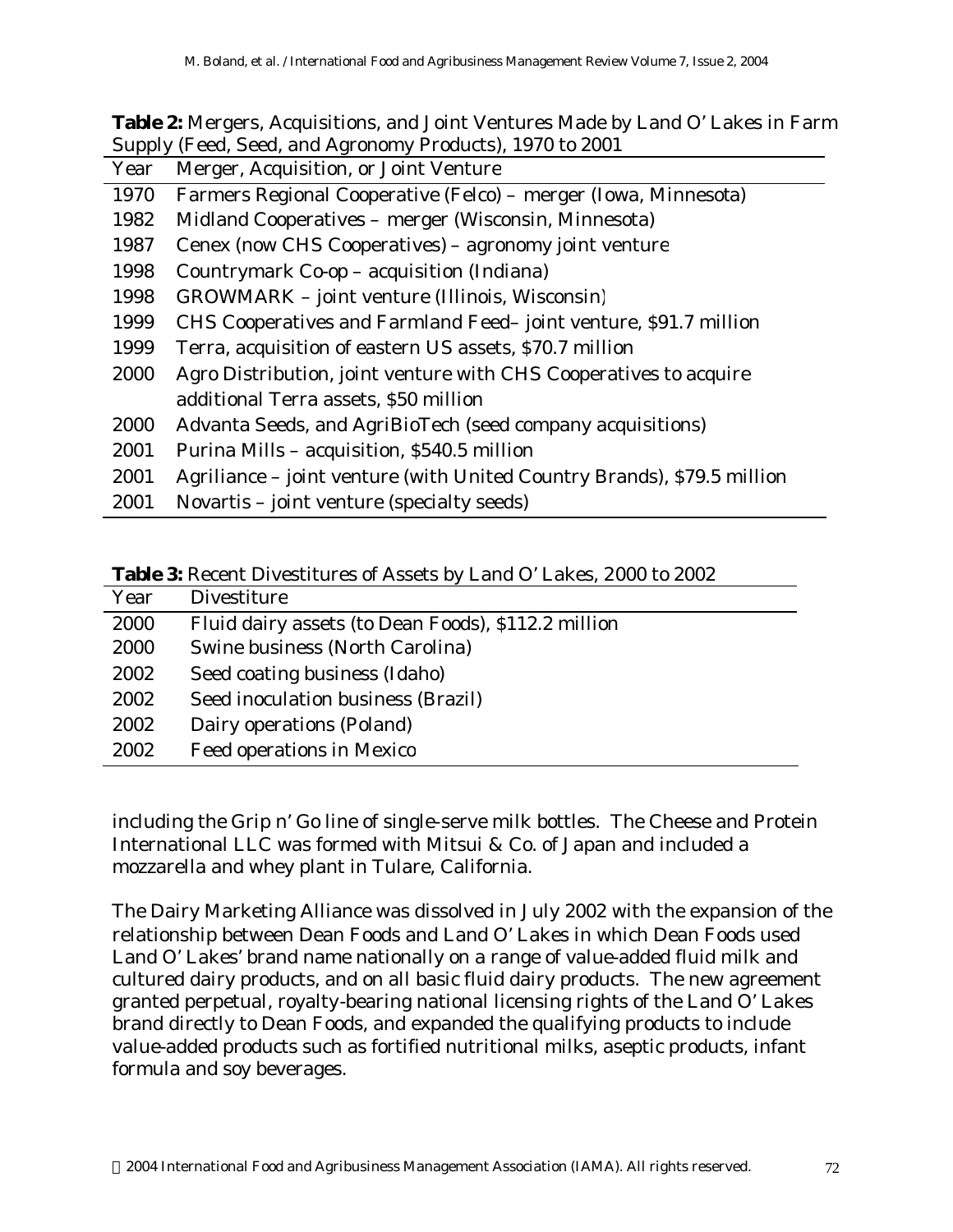In 2000, Land O' Lakes completed acquisitions that totaled \$101.4 million in cash outlays and divested assets that totaled \$184.1 million. In 2001, Land O' Lakes acquired Purina Mills, Inc. in a \$359 million cash transaction (net of cash acquired) that included \$247 million for stock and acquisition costs and \$112 million in debt retirement. In 2002, Land O' Lakes divested assets that totaled \$22.4 million. Land O' Lakes incurred restructuring and impairment costs due to consolidation and closing of facilities that totaled \$54.2 million in 2000; \$3.7 million in 2001; and \$31.4 million in 2002.

#### **Financial Performance**

The mergers, acquisitions and joint ventures had stretched Land O' Lakes' balance sheet in recent years (see Table 4). The Purina acquisition that had been made in part using debt also contributed to the stress.

**Table 4:** Summary of Financial Measures for Land O' Lakes (Land O' Lakes), 1993 to 2002

| (\$ millions)                                    | 1993  | 1994  | 1995  | 1996  | 1997  | 1998  | 1999  | 2000    | 2001   | 2002   |
|--------------------------------------------------|-------|-------|-------|-------|-------|-------|-------|---------|--------|--------|
| <b>Operations:</b>                               |       |       |       |       |       |       |       |         |        |        |
| Net sales                                        | 2,733 | 2,859 | 3,014 | 3,486 | 4,195 | 5,174 | 5,616 | 5,673   | 5,865  | 5,847  |
| Net earnings                                     | 47    | 75    | 121   | 119   | 95    | 69    | 21    | 103     | 71     | 99     |
| Allocated patronage<br>refunds                   | 41    | 66    | 104   | 101   | 84    | 76    | 35    | 142     | 71     | 97     |
| Cash returned to members                         | 40    | 41    | 46    | 53    | 59    | 40    | 49    | 54      | 47     | 38     |
| Tax expense (benefit)                            |       |       |       |       |       | 1.5   | 0.1   | $-12.9$ | $-5.4$ | $-2.2$ |
| <b>Financial Position:</b>                       |       |       |       |       |       |       |       |         |        |        |
| Working capital                                  | 151   | 151   | 185   | 199   | 228   | 305   | 362   | 324     | 445    | 209    |
| <b>Investments</b>                               | 129   | 152   | 184   | 240   | 242   | 397   | 460   | 466     | 568    | 546    |
| Plant and equipment                              | 165   | 180   | 205   | 218   | 283   | 450   | 462   | 489     | 675    | 686    |
| Total assets                                     | 866   | 943   | 1.149 | 1,235 | 1,566 | 2,292 | 2,700 | 2.473   | 3,091  | 3,246  |
| Long-term debt (including<br>capital securities) | 160   | 155   | 180   | 212   | 297   | 547   | 683   | 663     | 1,147  | 1,007  |
| Equities                                         | 326   | 353   | 417   | 480   | 539   | 781   | 769   | 805     | 837    | 912    |

#### **The Current Situation**

Land O' Lakes had been badly hurt by downturns in its swine and fertilizer segments. Similar downturns had contributed to the bankruptcy of two other large regional cooperatives, Farmland Industries and Agway. In September 2002, the financial community pointed out that Land O' Lakes' debt was trading below par shortly after it released its quarterly earning report in July 2002. The markets judged the company's performance/outlook as neutral to not good.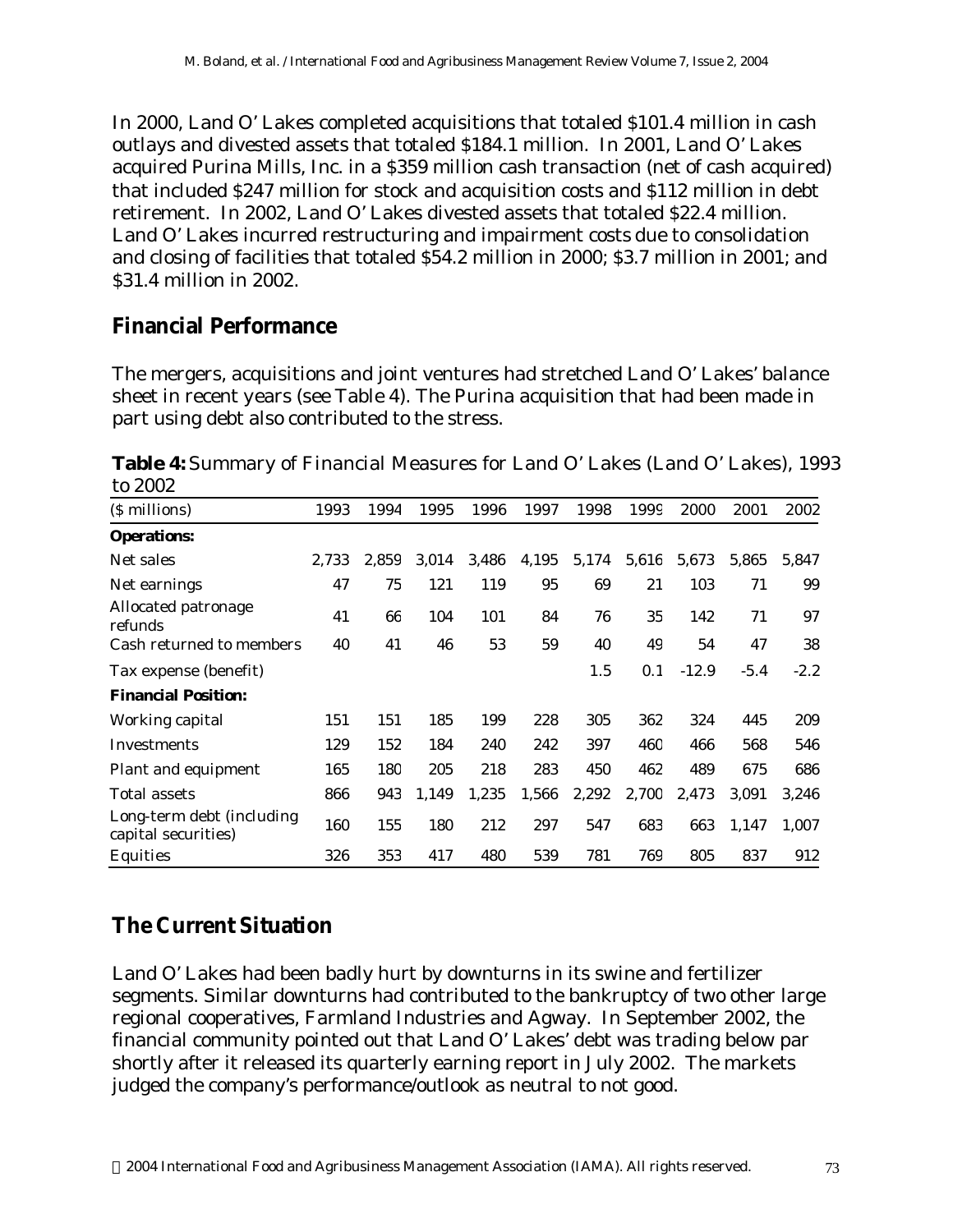There was agreement among industry watchers that both the dairy and agricultural services businesses were going to remain under considerable pressure. Land O' Lakes was faced with the challenge of managing its debt load, sustaining growth and maintaining member enthusiasm.

Given the strong competitive threat in the dairy products market from Kraft and other players, it appeared Land O' Lakes needed to assess the growth arenas for Dean Foods as it worked on the relationship. Land O' Lakes had just opened a cheese and dairy protein ingredient plant in Tulare, California, a joint venture with Mitsui & Co. For now, it seemed that its production-base assets would allow it to grow through such joint venture initiatives.

Like other food companies such as General Mills, Land O' Lakes had restructured its portfolio by relying heavily on debt. Future profitability was tied to the cost savings that were forecasted by achieving size and scale.

#### **References**

- Boland, M.A. and J. Katz. "Jack Gherty: CEO of Land O' Lakes." Academy of Management Executive, 17,3(August 2003): 24-30.
- Baker, A., E. Allen, and W. Chambers. "Feed Situation and Outlook Yearbook." FDS-2003, U.S. Department of Agriculture, Economic Research Service, April 2003, 32 pp. Available online June 2, 2003. http://www.ers.usda.gov/publications/so/view.asp?f=field/fds-bb
- Blayney, D. "The Changing Landscape of US Milk Production." Statistical Bulletin No. SB978. U.S. Department of Agriculture, Economic Research Service, June 2002, 30 pp.
- Dairy Foods. "The Dairy 100." August 2002. Available Online June 2, 2003. http://www.dairyfoods.com/spec\_features/top100/2002/0802\_dairy100\_list\_1.h tm
- Dobson, W. and P. Christ. "Structural Change in the US Dairy Industry: Growth in Scale, Regional Shifts in Milk Production and Processing, and Internationalism." Staff Paper 438, Department of Agricultural and Applied Economics, University of Wisconsin, December 2000. Available Online June 2, 2003. http://www.aae.wisc.edu/www/pub/sps/stpap438.pdf

Feed Management. "The Top Feed Companies." January 2002.